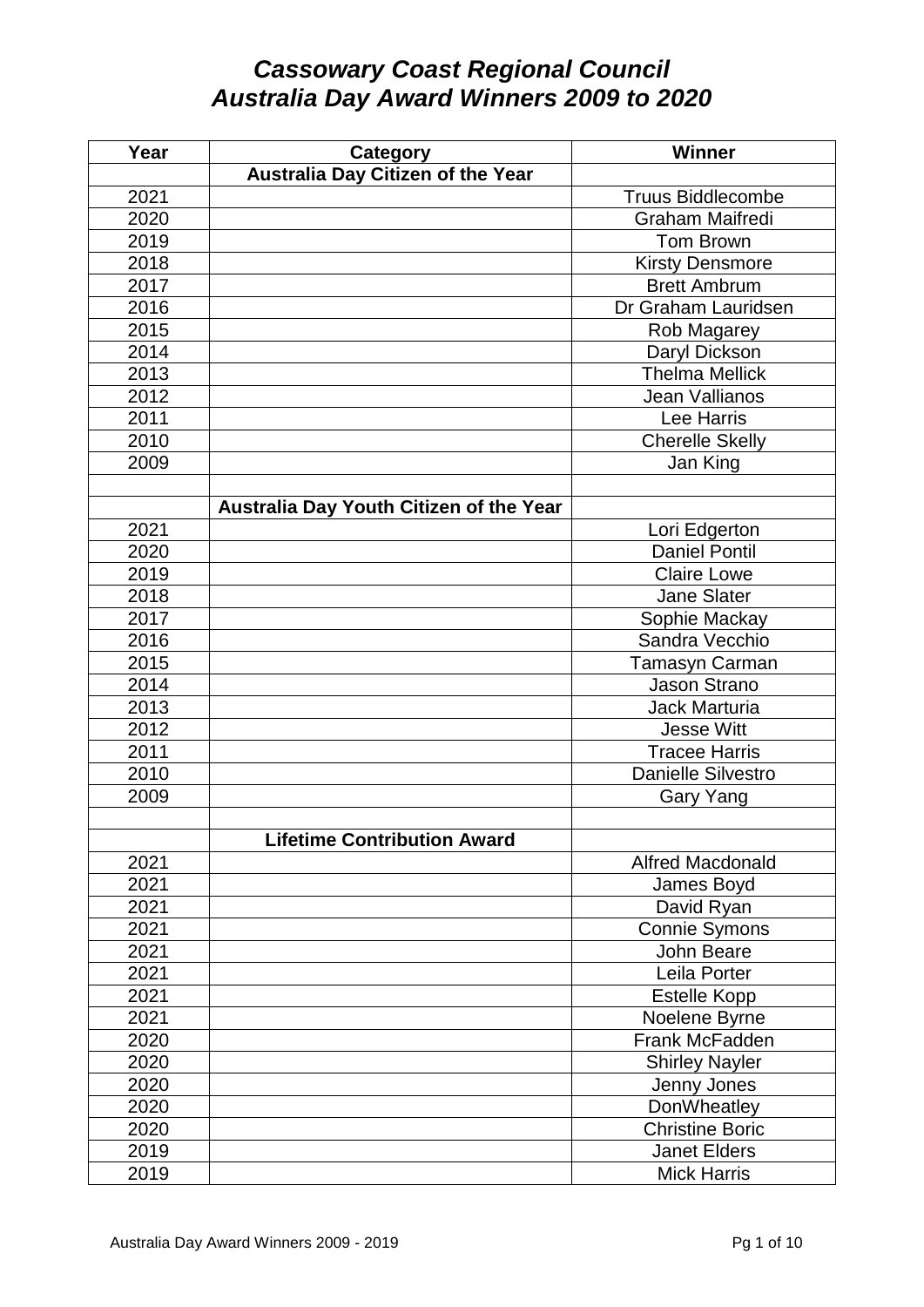| 2019 |                                                     | <b>Helen Walsh</b>                                                      |
|------|-----------------------------------------------------|-------------------------------------------------------------------------|
| 2019 |                                                     | Paul Roxby                                                              |
| 2019 |                                                     | Mara Bacic                                                              |
| 2019 |                                                     | <b>Rik Kelder</b>                                                       |
| 2018 |                                                     | Dave Penman                                                             |
| 2018 |                                                     | Sam Pagano                                                              |
| 2018 |                                                     | George Kotzas                                                           |
| 2018 |                                                     | Ken Hall                                                                |
| 2017 |                                                     | Cec Anderson                                                            |
| 2016 |                                                     | Allan Wakeham                                                           |
| 2016 |                                                     | Olive Fairclough                                                        |
| 2016 |                                                     | <b>Allan Scott</b>                                                      |
| 2015 | First year of award                                 | <b>Hans Binder</b>                                                      |
| 2015 |                                                     | <b>Connie Riera</b>                                                     |
|      |                                                     |                                                                         |
|      |                                                     |                                                                         |
|      |                                                     |                                                                         |
|      | <b>Australia Day Community Event of the</b><br>Year |                                                                         |
| 2021 |                                                     | <b>Frederick James</b>                                                  |
|      |                                                     | Sunflower D'Day World from Oz                                           |
| 2021 |                                                     | El Arish Diggers Museum Committee                                       |
|      |                                                     | From War Horse to Plough Horse<br>(100 <sup>th</sup> Anniversary of WW1 |
|      |                                                     | Settlement of El Arish)                                                 |
| 2020 |                                                     | <b>Mission Beach Community</b>                                          |
|      |                                                     | <b>Cassowary Festival</b>                                               |
| 2020 |                                                     | Cardwell Barra Bonanza -                                                |
|      |                                                     | <b>Cardwell Sportfising Club Inc</b>                                    |
| 2020 |                                                     | <b>Tully World Rafting Street</b>                                       |
|      |                                                     | Parade - Tully & District                                               |
|      |                                                     | <b>Chamber of Commerce</b>                                              |
| 2019 |                                                     | Mission Beach Lexus Melbourne                                           |
|      |                                                     | Cup Function - Brian Bywater                                            |
| 2019 |                                                     | St Clare's Celebrations Tully -                                         |
|      |                                                     | St Clare's Parents & Friends                                            |
|      |                                                     | <b>Association and St Clare's</b><br>School                             |
| 2019 |                                                     | Centenary of 1918 Cyclone                                               |
|      |                                                     | Innisfail - Innisfail & District                                        |
|      |                                                     | <b>Historical Society Inc</b>                                           |
| 2018 |                                                     | Longest Banana Split                                                    |
|      |                                                     | <b>Guinness World Record</b>                                            |
| 2017 |                                                     | Innisfail PCYC - Innisfail Car                                          |
|      |                                                     | Show                                                                    |
| 2016 |                                                     | <b>World Cassowary Day</b>                                              |
|      |                                                     | 100 Years of AZAC Spirit                                                |
|      |                                                     | Read to Me Day                                                          |
| 2016 |                                                     | 100 Years of AZAC Spirit                                                |
| 2016 |                                                     | Read to Me Day                                                          |
| 2015 |                                                     | Cardwell 150 <sup>th</sup> Anniversary                                  |
|      |                                                     | Celebrations                                                            |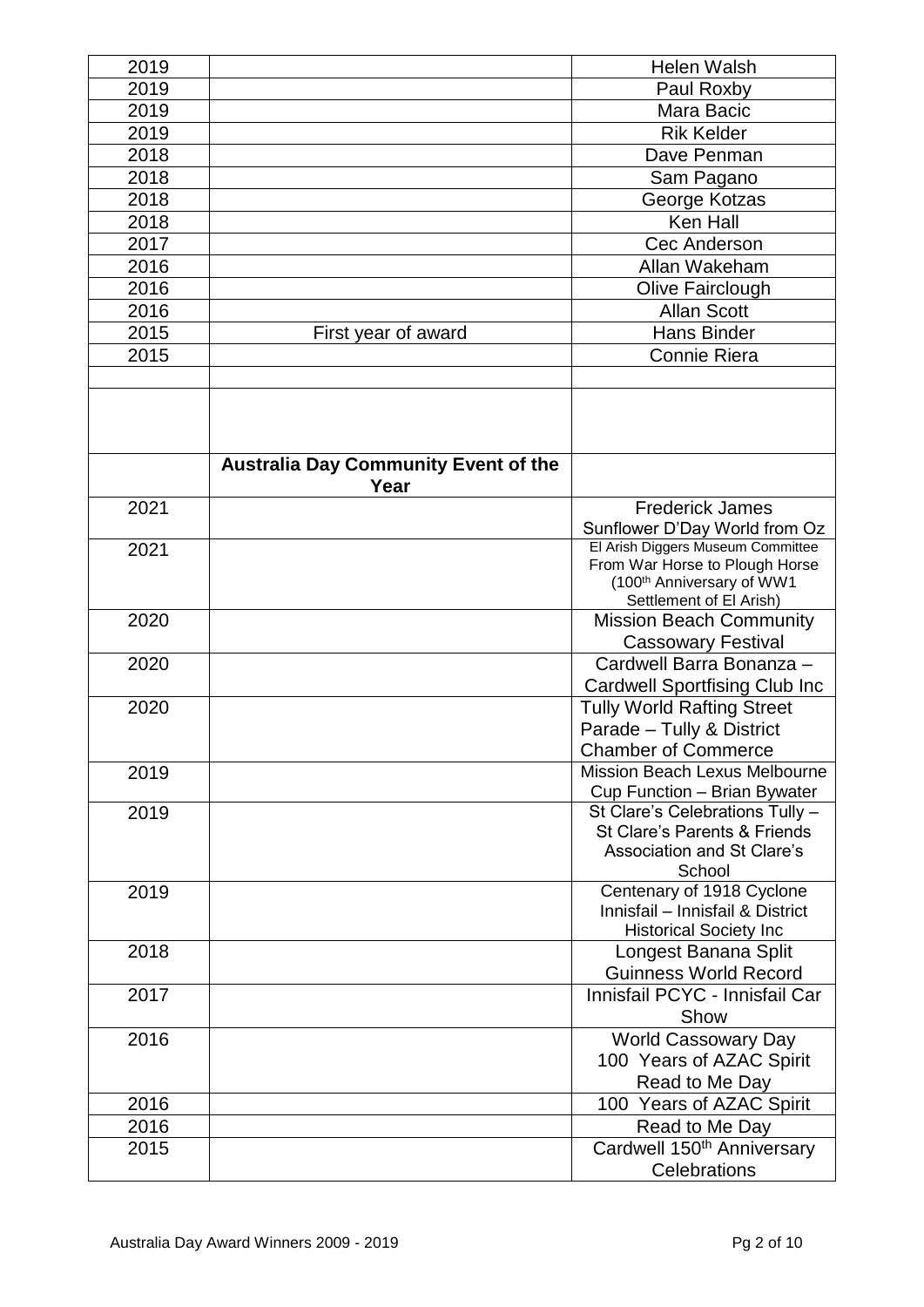| 2014 |                                             | Kurrimine Beach Fishing Club<br>Kurrimine Beach Creek & Outer<br>Reef Fishing & Spearfishing<br>Competition 2013 |
|------|---------------------------------------------|------------------------------------------------------------------------------------------------------------------|
| 2013 |                                             | Peers of Support - Signature<br>Ball                                                                             |
| 2012 |                                             | Cancer Council - Relay for<br>Life Innisfail                                                                     |
| 2011 |                                             | <b>Innisfail Cane Growers</b><br>Innisfail Agricultural Field Day                                                |
| 2010 |                                             | <b>CCRC - Seniors Wk Celebration</b>                                                                             |
| 2009 |                                             | Art Deco in the Tropics<br>Innisfail - High Tea                                                                  |
|      |                                             |                                                                                                                  |
|      | <b>Australia Day Sports Award</b>           |                                                                                                                  |
| 2021 |                                             | No Nominee                                                                                                       |
| 2020 |                                             | No Nominee                                                                                                       |
| 2019 |                                             | Montanna McAvoy                                                                                                  |
| 2018 |                                             | No Nominee                                                                                                       |
| 2017 |                                             | Aaron Chatman                                                                                                    |
| 2016 |                                             | <b>Andrew Rose</b>                                                                                               |
| 2015 |                                             | <b>Jason Strano</b>                                                                                              |
| 2014 |                                             | No nominations                                                                                                   |
| 2013 |                                             | <b>Brenton Edwards</b>                                                                                           |
| 2012 |                                             | <b>Tara Strano</b>                                                                                               |
| 2011 |                                             | Ashleigh Southern                                                                                                |
| 2010 |                                             | <b>Nick Souvlis</b>                                                                                              |
| 2009 |                                             | Paul Fleming                                                                                                     |
|      | <b>Australia Day Junior Sports Award</b>    |                                                                                                                  |
| 2021 |                                             | Michael Lindsay                                                                                                  |
| 2020 |                                             | Sasha-May Flegler                                                                                                |
| 2019 |                                             | Brodie Mayocchi                                                                                                  |
| 2018 |                                             | <b>Quinton Smith</b>                                                                                             |
| 2017 |                                             | <b>Talia Bulstrode</b>                                                                                           |
| 2016 |                                             | <b>Kelsie Ross</b>                                                                                               |
| 2015 |                                             | Montanna McAvoy                                                                                                  |
| 2014 |                                             | Philip Musumeci                                                                                                  |
| 2013 |                                             | Layne Bennett                                                                                                    |
| 2012 |                                             | Phoebe-Kate Seawright                                                                                            |
| 2011 |                                             | <b>Tara Strano</b>                                                                                               |
| 2010 |                                             | Ashleigh Southern                                                                                                |
| 2009 |                                             | <b>Ben Murray</b>                                                                                                |
|      |                                             |                                                                                                                  |
|      | <b>Australia Day Service to Sport Award</b> |                                                                                                                  |
| 2021 |                                             | Michelle Lloyd                                                                                                   |
| 2020 |                                             | Jenna Crema                                                                                                      |
| 2020 |                                             | Donna Campagnolo                                                                                                 |
| 2020 |                                             | <b>Anthony Emmi</b>                                                                                              |
| 2019 |                                             | Paulo Di Carlo                                                                                                   |
| 2018 |                                             | Jane Berge                                                                                                       |
| 2017 |                                             | <b>Roger Goebel</b>                                                                                              |
|      |                                             |                                                                                                                  |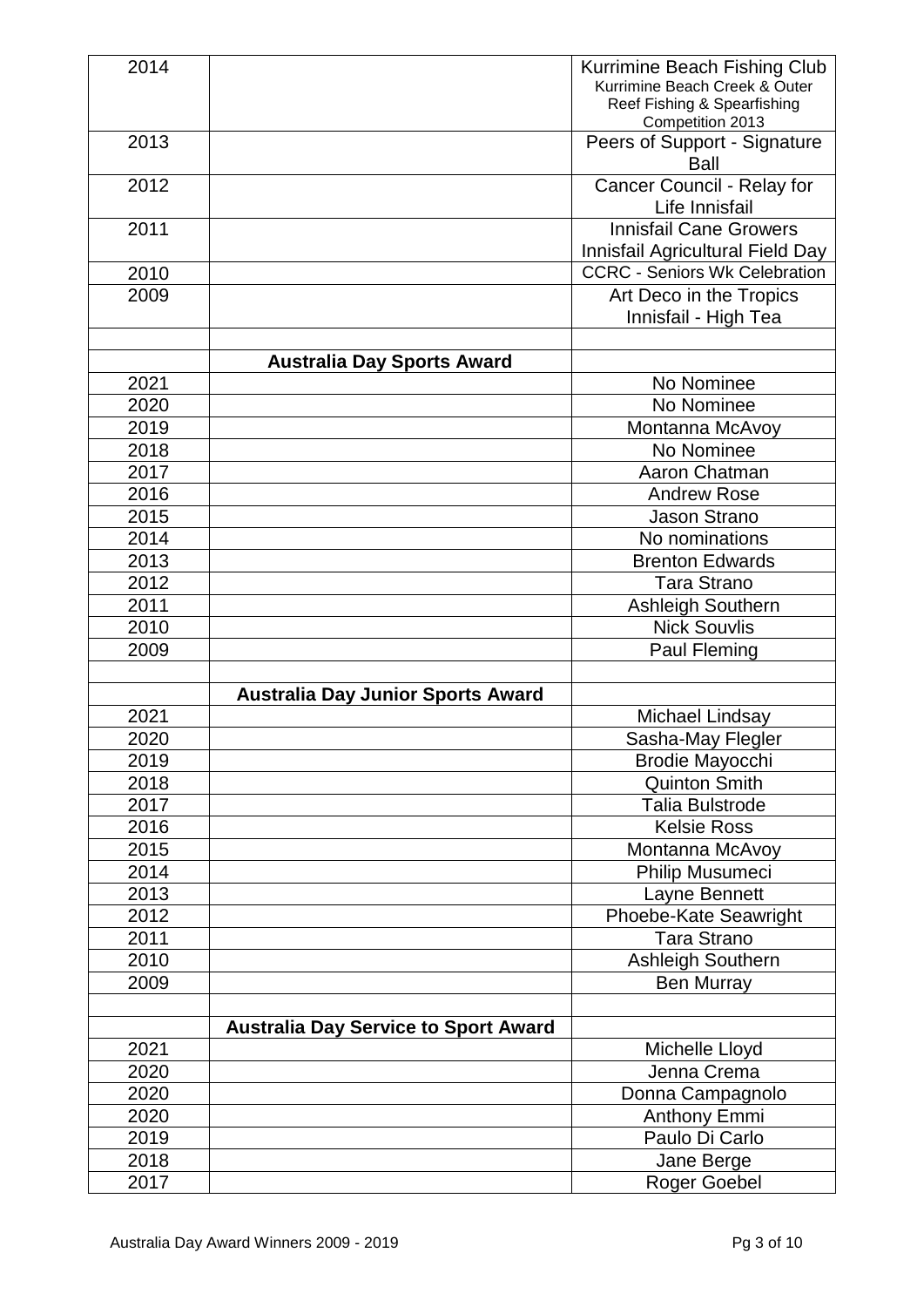|      |                                            | <b>Jake Robertson</b>             |
|------|--------------------------------------------|-----------------------------------|
| 2015 |                                            | Sandra Posar                      |
| 2014 |                                            | John Guyatt                       |
| 2013 |                                            | <b>John Stacey</b>                |
| 2012 |                                            | Desley Winkleman                  |
| 2011 |                                            | <b>Arthur Rogers</b>              |
| 2010 |                                            | Kelly Harrison                    |
| 2009 |                                            | <b>Michael Ernest</b>             |
|      |                                            |                                   |
|      | <b>Australia Day Cultural Award</b>        |                                   |
| 2021 |                                            | Marie Carman                      |
| 2020 |                                            | Thea Ormonde                      |
| 2018 |                                            | <b>Mission Arts</b>               |
| 2017 |                                            | Girringun Aboriginal Art          |
|      |                                            | Centre                            |
| 2016 |                                            | Meredith Moreau                   |
| 2015 |                                            | Dorothy Brophy                    |
| 2014 |                                            | Lynda Hannah                      |
| 2013 |                                            | Lesley Ann Elliott                |
| 2012 |                                            | Dr June Perkins                   |
| 2011 |                                            | Jacque Duffy                      |
| 2010 |                                            | <b>Wendy Zerner</b>               |
| 2009 |                                            | <b>Annette Anderson</b>           |
|      |                                            |                                   |
|      | <b>Australia Day Junior Cultural Award</b> |                                   |
| 2021 |                                            | No Nominee                        |
| 2020 |                                            | <b>Small Town Culture Project</b> |
|      |                                            | <b>Cardwell State School</b>      |
|      |                                            |                                   |
|      |                                            | Kennedy State School              |
|      |                                            | Murray River Upper State School   |
| 2019 |                                            | <b>Byron Di Bella</b>             |
| 2018 |                                            | <b>Declan Ross</b>                |
| 2017 |                                            | <b>Mitchell Martin</b>            |
| 2016 |                                            | Sonya Howard                      |
| 2015 |                                            | Zoe Coubrough                     |
| 2014 |                                            | No Nomination                     |
| 2013 |                                            | <b>Emma Stewart</b>               |
| 2012 |                                            | <b>Radiant Life College</b>       |
|      |                                            | Goondoi Dancers                   |
| 2011 |                                            | <b>Alexander Mitchell</b>         |
| 2010 |                                            | Alexandra Napoli                  |
| 2009 |                                            | Janau Sugars                      |
|      | <b>Australia Day Environmental Award</b>   |                                   |
| 2021 |                                            | No Eligible Nominee               |
| 2020 |                                            | <b>Brett Krause</b>               |
| 2019 |                                            | Ingrid Marker                     |
| 2018 |                                            | <b>Friends of Ninney Rise</b>     |
| 2017 |                                            | Cassowary Wardens                 |
| 2016 |                                            | Nelly & Henry Epong               |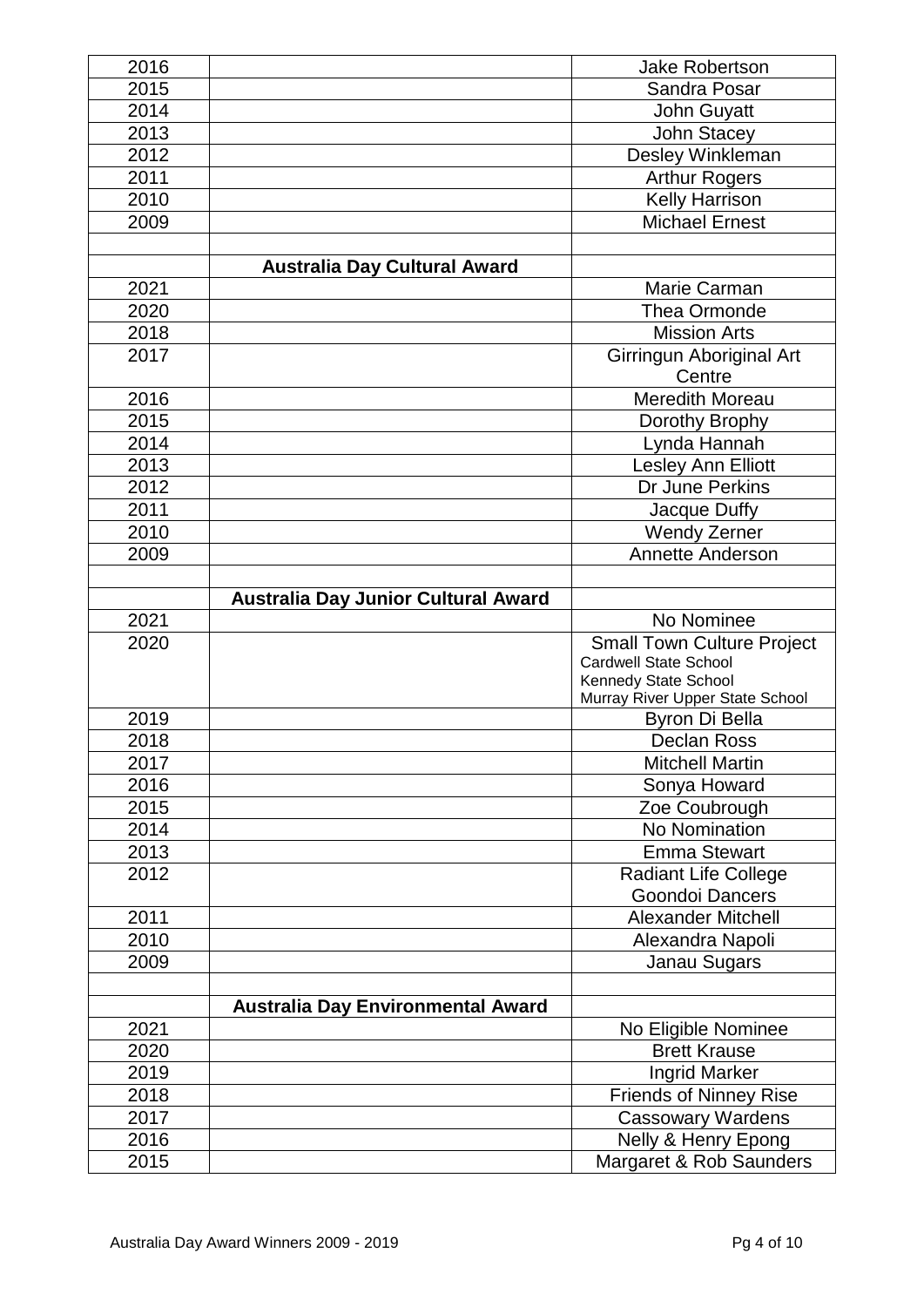| 2014 |                                           | <b>Luke Kendrick</b>                    |
|------|-------------------------------------------|-----------------------------------------|
| 2013 |                                           | <b>Bernard Holden</b>                   |
| 2012 |                                           | <b>Andre Guernier</b>                   |
| 2011 |                                           | Ann Martin                              |
| 2010 |                                           | Douglas Bruce                           |
| 2009 | No Category this year                     |                                         |
|      |                                           |                                         |
|      | <b>Australia Day Junior Environmental</b> |                                         |
|      | <b>Award</b>                              |                                         |
| 2021 |                                           | <b>Tully State High School</b>          |
| 2020 |                                           | No Nominee                              |
| 2019 |                                           | No Nominee                              |
| 2018 |                                           | <b>Mission Beach State School</b>       |
| 2016 |                                           | <b>Murray River Upper State</b>         |
|      |                                           | School                                  |
| 2015 |                                           | Mourilyan State School                  |
| 2014 |                                           | No Nomination                           |
| 2013 |                                           | <b>Briony Kopp</b>                      |
| 2012 |                                           | No nomination                           |
| 2011 |                                           | Feluga State School                     |
| 2010 |                                           | <b>Tully State High School</b>          |
| 2009 | No Category this year                     |                                         |
|      |                                           |                                         |
|      | <b>Australia Day Achievement Award</b>    |                                         |
| 2021 |                                           | Melissa La Spina                        |
| 2021 |                                           | <b>Sullivans Trails Volunteer Group</b> |
| 2020 |                                           | <b>Maninder Kaur</b>                    |
| 2020 |                                           | Maya Threlfall                          |
| 2020 |                                           | <b>Suzy Reis</b>                        |
| 2020 |                                           | <b>Malcolm Davison</b>                  |
| 2019 |                                           | Marsha Nolan                            |
| 2019 |                                           | <b>Teoti Larsen</b>                     |
| 2019 |                                           | Nancy Lowe                              |
| 2019 |                                           | Lucy Berge                              |
| 2018 |                                           | <b>Nev Smith</b>                        |
| 2018 |                                           | Les Sheahan                             |
| 2017 |                                           | Jo Anne Cracknell                       |
| 2017 |                                           | Vera Alberich                           |
| 2017 |                                           | John & Arlene O'Sullivan                |
| 2016 |                                           | Jenny Boyge                             |
| 2016 |                                           | <b>Suzie Smith</b>                      |
| 2016 |                                           | Beryl Jackson                           |
| 2016 |                                           | <b>Bronwyn Philpot</b>                  |
| 2016 |                                           | Trio of:                                |
|      |                                           | Cherril Spina, Pat Desabbata,           |
|      |                                           | <b>Esther Manly</b>                     |
| 2015 |                                           | <b>Hayley Strano</b>                    |
| 2015 |                                           | Kirrama Range Road Support              |
|      |                                           | Group                                   |
| 2015 |                                           | <b>Australian Red Cross -</b>           |
|      |                                           | Innisfail Branch                        |
|      |                                           |                                         |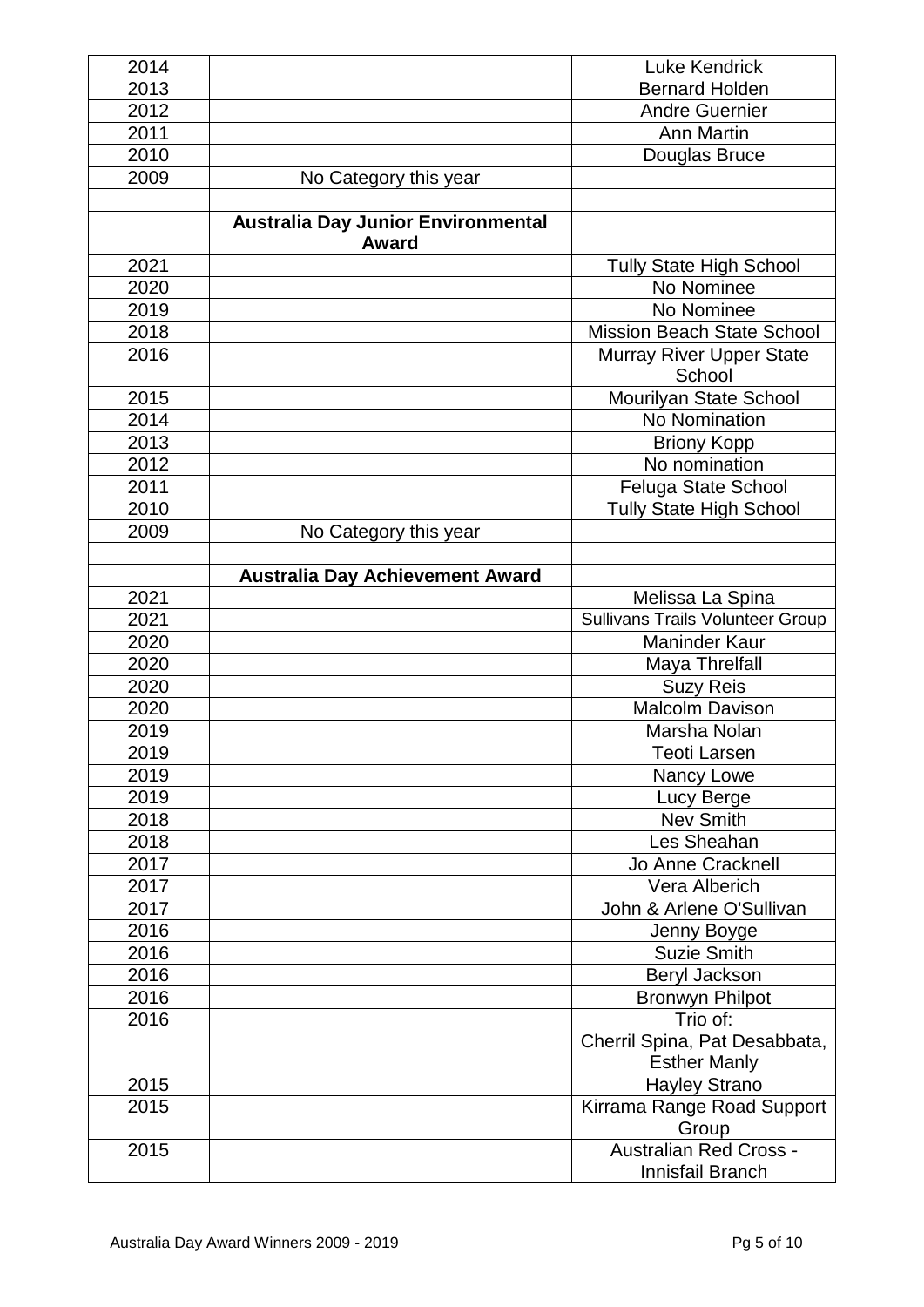| 2015 |                                       | Arina Bandiera                 |
|------|---------------------------------------|--------------------------------|
| 2014 |                                       | Sandra Vecchio                 |
| 2014 |                                       | <b>Bill Sue Yek</b>            |
| 2014 |                                       | Warrina Innisfail Big Band     |
| 2014 |                                       | Thea Ormonde                   |
| 2013 |                                       | Montanna McAvoy                |
| 2013 |                                       | Zoe Dunne                      |
| 2013 |                                       | Stephanie Berger               |
| 2013 |                                       | <b>Mission Beach Community</b> |
|      |                                       | <b>Arts Centre</b>             |
| 2013 |                                       | Friends of the Foundation      |
| 2012 |                                       | <b>Shane Ross</b>              |
| 2012 |                                       | Michael Jensz                  |
| 2012 |                                       | Ashley Kneedbone               |
| 2012 |                                       | <b>Andrew Sorbello</b>         |
| 2012 |                                       | Reece &Meinecke                |
| 2012 |                                       | <b>Wade Meinecke</b>           |
| 2012 |                                       | Lachlan Cooke                  |
| 2011 |                                       | <b>Percy Matthews</b>          |
| 2010 |                                       | May Perger                     |
| 2009 |                                       | Amanda O'Malley                |
| 2009 |                                       | Myra Sultana                   |
|      |                                       |                                |
|      | <b>Australia Day Excellence Award</b> |                                |
| 2021 |                                       | <b>Shane Greenwood</b>         |
| 2020 |                                       | All Fish for Dogs              |
|      |                                       | (Glen & Selena Murray)         |
| 2019 |                                       | <b>Richard Graham</b>          |
| 2018 |                                       | <b>Josh Marsh</b>              |
| 2017 |                                       | Liz Gallie                     |
| 2016 |                                       | Katrina McKiernan              |
| 2016 |                                       | Megan Ludlow                   |
| 2016 |                                       | Santina Borsato                |
| 2015 |                                       | Kelly Ashwood                  |
| 2014 |                                       | Georgina Zadelj                |
| 2013 |                                       | 4KZ                            |
| 2012 |                                       | <b>Adam Willimott</b>          |
| 2011 |                                       | <b>Mitchell Butcher</b>        |
| 2010 |                                       | <b>Peter Salleras</b>          |
| 2009 |                                       | <b>Martin Westcott</b>         |
|      |                                       |                                |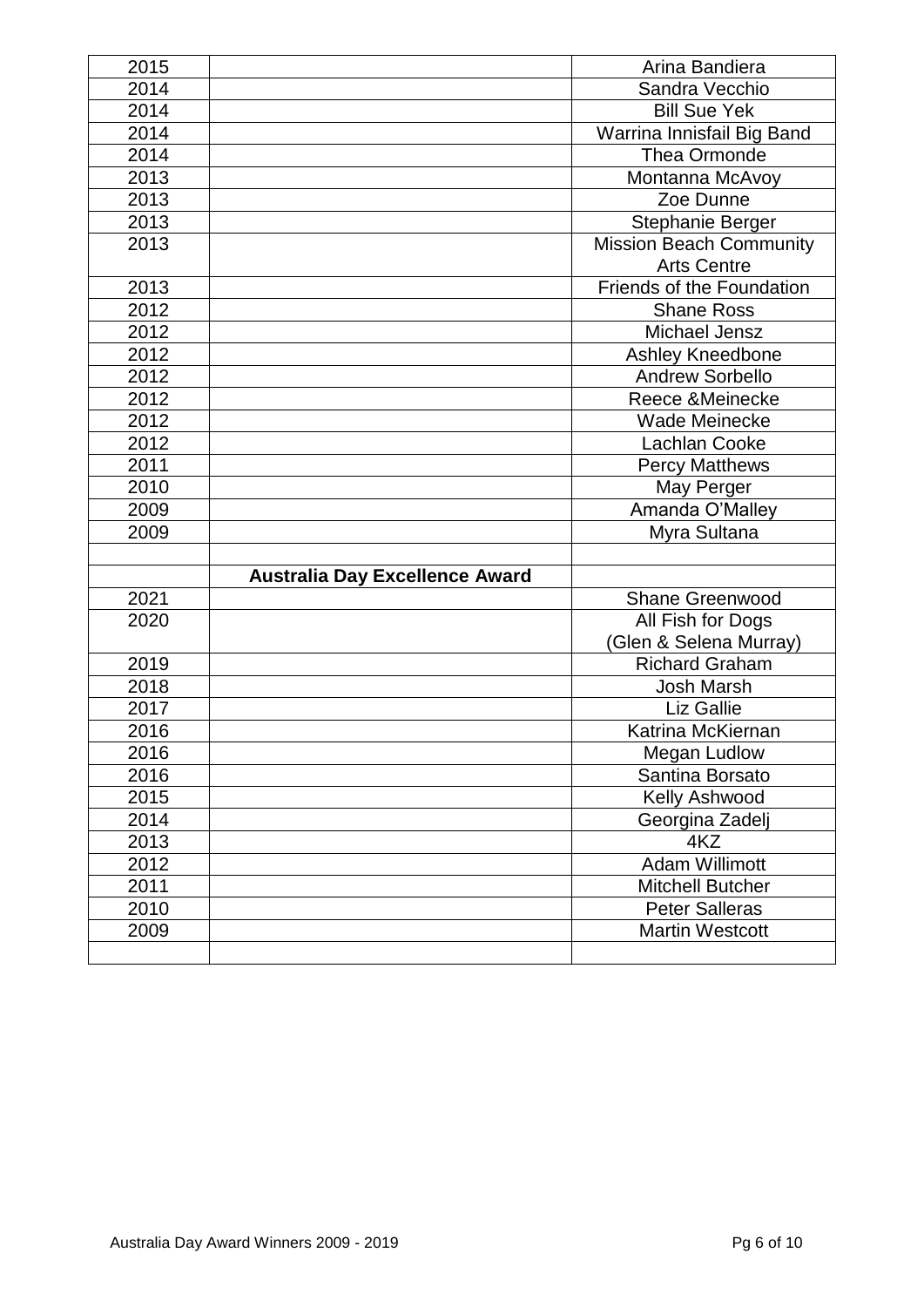## *Johnstone Shire Council Australia Day Award Winners to 2008*

| Year | <b>Category</b>                                | <b>Winner</b>                     |
|------|------------------------------------------------|-----------------------------------|
|      | <b>Australia Day Citizen of the Year</b>       |                                   |
| 2008 |                                                | <b>Peace Mitchell</b>             |
| 2007 |                                                | <b>Merle McAlonan</b>             |
| 2006 |                                                | <b>Diana O'Brien</b>              |
| 2005 |                                                | <b>Serry Leotta</b>               |
| 2004 |                                                | <b>Doris Palmer</b>               |
| 2003 |                                                | <b>William Smith</b>              |
| 2002 |                                                | <b>Margaret Collins</b>           |
| 2001 |                                                | <b>Ruth Lipscombe</b>             |
| 2000 | <b>Deceased</b>                                | <b>Myra Jones</b>                 |
| 1999 |                                                | <b>Grant Steel</b>                |
| 1998 |                                                | <b>Veronica Holden</b>            |
| 1997 |                                                | <b>Robert Combe</b>               |
| 1996 |                                                | <b>Jill Sorensen</b>              |
| 1995 | <b>Deceased</b>                                | <b>Grace Doyle</b>                |
| 1994 |                                                | <b>Meryl Lohmann</b>              |
| 1993 | <b>Deceased</b>                                | <b>Ned Maxwell</b>                |
| 1992 | <b>Deceased</b>                                | <b>Luciano D'urso</b>             |
| 1991 | <b>Deceased</b>                                | <b>Franklin Cook</b>              |
| 1990 |                                                | <b>Ailsa Moyle</b>                |
| 1989 |                                                | <b>David Dodds</b>                |
| 1988 | <b>Deceased (Vince Fallon)</b>                 | <b>Bernie Boothby &amp; Vince</b> |
|      |                                                | <b>Fallon</b>                     |
| 1987 | <b>Deceased</b>                                | <b>Eric Sullivan</b>              |
| 1986 | <b>Deceased</b>                                | <b>Cyril Graham</b>               |
| 1985 | <b>Deceased</b>                                | <b>Rita Sawdy</b>                 |
| 1984 | <b>Deceased</b>                                | <b>Kath Edwards</b>               |
| 1983 | <b>Deceased</b>                                | <b>Jack Fossey</b>                |
| 1982 |                                                | <b>Monica Ernst</b>               |
| 1981 | <b>Deceased</b>                                | <b>Bessie Spiller</b>             |
|      |                                                |                                   |
|      |                                                |                                   |
|      | <b>Australia Day Youth Citizen of the Year</b> |                                   |
| 2008 |                                                | <b>Christopher Coco</b>           |
| 2007 |                                                | <b>Steffanie Pernase</b>          |
| 2006 |                                                | Sophia Hamblin Wang               |
| 2005 |                                                | <b>Jill Raleigh</b>               |
| 2004 |                                                | <b>Thomas Blennerhassett</b>      |
| 2003 |                                                | <b>Amy Stoter</b>                 |
| 2002 |                                                | <b>No Nomination</b>              |
| 2001 |                                                | <b>Adriel Burley</b>              |
| 2000 |                                                | <b>Greg Savage Jr</b>             |
| 1999 |                                                | <b>Jodie Erbacher</b>             |
| 1998 |                                                | Daniel & Kathy Smith              |
| 1997 |                                                | <b>No Award</b>                   |
| 1996 |                                                | <b>Maryellen Walsh</b>            |
|      |                                                |                                   |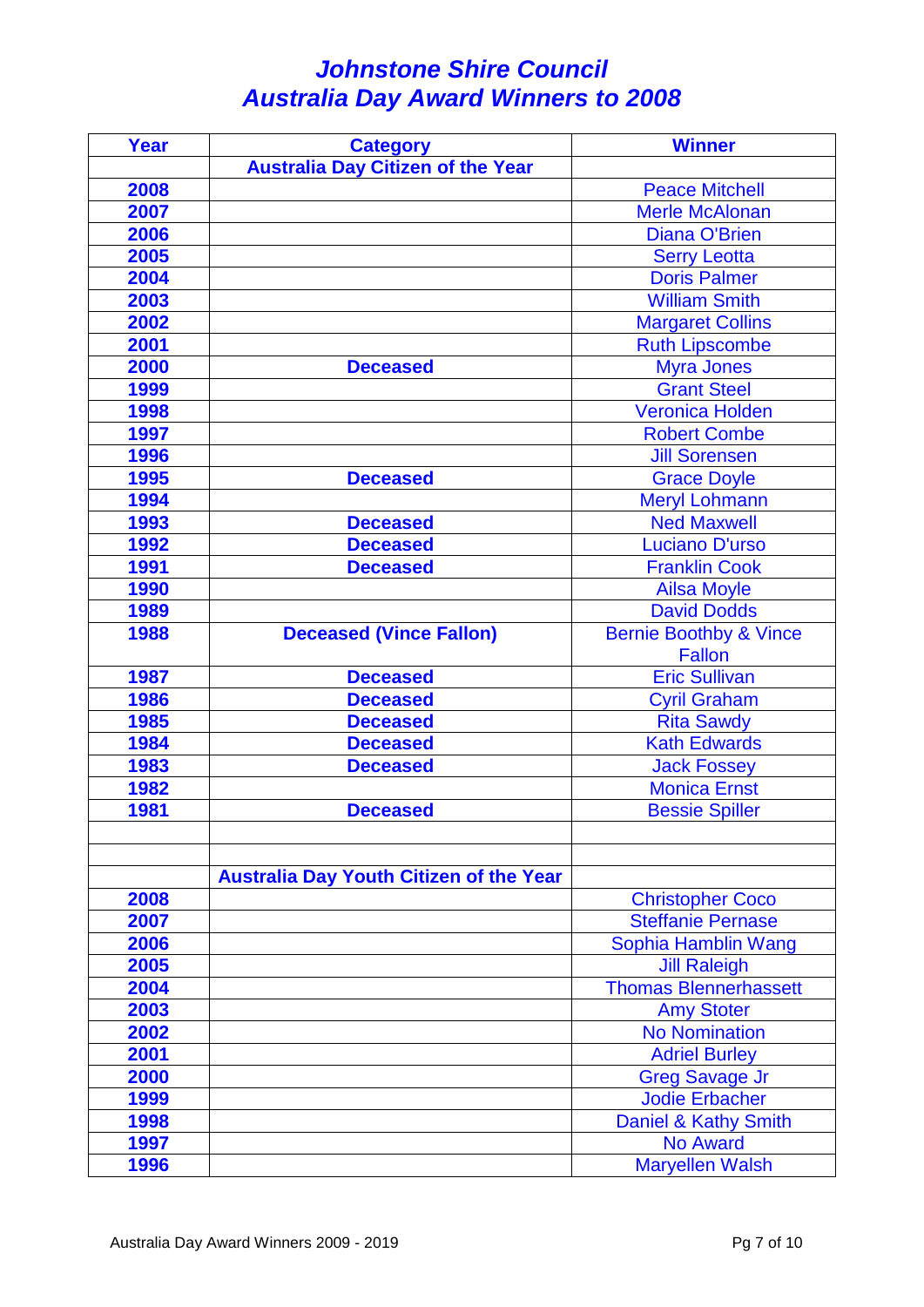| 1995 |                                          | <b>No Award</b>                   |
|------|------------------------------------------|-----------------------------------|
| 1994 |                                          | <b>Brian McAlonan</b>             |
| 1993 |                                          | <b>Paul McAlonan</b>              |
| 1992 |                                          | <b>Anthea Hitchings</b>           |
| 1991 |                                          | <b>Danella McAlonan</b>           |
| 1990 |                                          | <b>Eric Drahm</b>                 |
| 1989 |                                          | <b>No Award</b>                   |
| 1988 |                                          | <b>B Spannagle &amp; D Huey</b>   |
| 1987 |                                          | <b>Eddie O'Brien</b>              |
| 1986 |                                          | <b>B Evans &amp; P Lohman</b>     |
| 1985 |                                          | <b>Nigel Moriarty</b>             |
| 1984 |                                          | <b>John Amatt</b>                 |
| 1983 |                                          | No Award                          |
| 1982 |                                          | <b>Domenic Scali</b>              |
| 1981 |                                          | <b>Coreen Torre</b>               |
|      |                                          |                                   |
|      | <b>Australia Day Excellence Award</b>    |                                   |
| 2008 |                                          | <b>Lucy Lanzafame</b>             |
| 2007 |                                          | <b>Jan King</b>                   |
| 2006 |                                          | Pedro O'Connor                    |
| 2005 |                                          | Jo-anne Pagano                    |
| 2004 |                                          | <b>Alfio Gullotta</b>             |
|      |                                          |                                   |
|      | <b>Australia Day Sports Award</b>        |                                   |
| 2008 |                                          | <b>Cheryl Ann Buscemi-Le-Brun</b> |
| 2007 |                                          | <b>No Nomination</b>              |
| 2006 |                                          | <b>No Nomination</b>              |
| 2005 |                                          | William (Bill) Horsford           |
| 2004 |                                          | <b>No Nomination</b>              |
| 2003 |                                          | <b>Malcolm McCulloch</b>          |
| 2002 |                                          | <b>Diane Paul</b>                 |
| 2001 |                                          | <b>Matthew Colleton</b>           |
| 2000 |                                          | <b>lan Williams</b>               |
| 1999 |                                          | <b>Tracy Erbacher</b>             |
| 1998 |                                          | <b>Patricia Vallance</b>          |
| 1997 |                                          | <b>Natarsha Williams</b>          |
|      |                                          |                                   |
|      | <b>Australia Day Junior Sports Award</b> |                                   |
| 2008 |                                          | <b>David McCormick</b>            |
| 2007 |                                          | <b>Cara Boustead</b>              |
| 2006 |                                          | <b>Cian Lehmann Gray</b>          |
| 2005 |                                          | <b>Robert Bita</b>                |
| 2004 |                                          | <b>Kelli Zahmel</b>               |
| 2003 |                                          | <b>Alannah Reed</b>               |
| 2002 |                                          | <b>Graham Haren</b>               |
| 2001 |                                          | <b>No Nomination</b>              |
| 2000 |                                          | <b>Shalana Patane</b>             |
| 1999 |                                          | <b>Ty Williams</b>                |
| 1998 |                                          | <b>Shannon Logan</b>              |
| 1997 |                                          | <b>Justin Griffiths</b>           |
|      |                                          |                                   |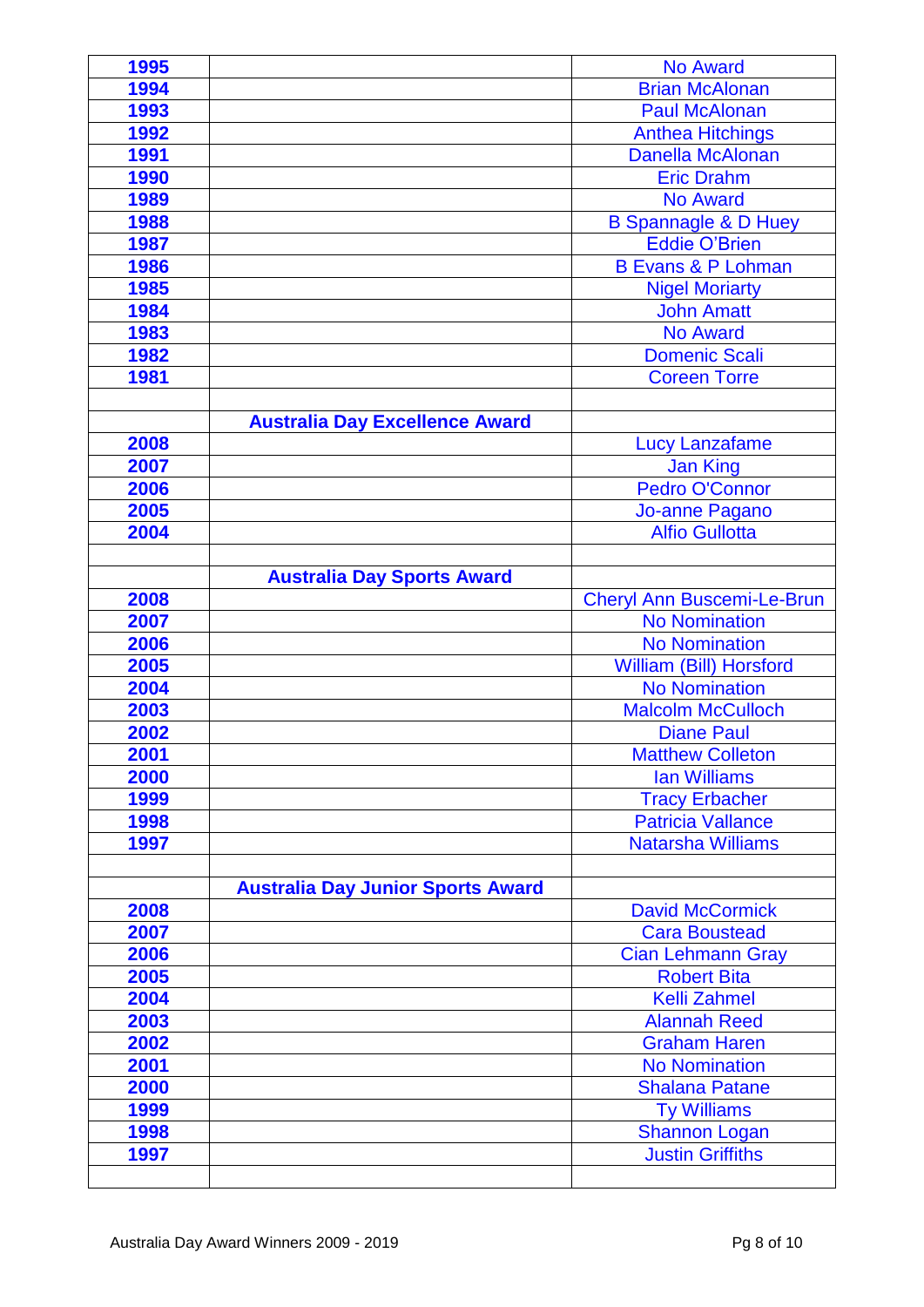|              | <b>Australia Day Sports Administrator</b>                   |                                          |
|--------------|-------------------------------------------------------------|------------------------------------------|
|              | <b>Award</b>                                                |                                          |
| 2008<br>2007 |                                                             |                                          |
|              |                                                             | <b>Joyce Bolton</b><br><b>Dell Steve</b> |
| 2006         |                                                             |                                          |
| 2005         |                                                             | <b>John Preece</b>                       |
| 2004         |                                                             | <b>Rob Hall</b>                          |
| 1999         |                                                             | <b>Eril Averkoff</b>                     |
| 1998         |                                                             | <b>No Award</b>                          |
| 1997         |                                                             | <b>No Award</b>                          |
|              |                                                             |                                          |
|              | <b>Australia Day Cultural Award</b>                         |                                          |
| 2008         |                                                             | <b>Sovo Vang</b>                         |
| 2007         |                                                             | <b>Richard Graham</b>                    |
| 2006         |                                                             | <b>Anetta Canu</b>                       |
| 2005         |                                                             | <b>Elder Marion McCarthy</b>             |
| 2004         |                                                             | <b>Nelson Simpson</b>                    |
| 2003         |                                                             | Mary Zahra (dec)                         |
| 2002         |                                                             | <b>Alisa Moyle</b>                       |
| 2001         |                                                             | <b>Jillian Sutton</b>                    |
| 2000         |                                                             | <b>Thelma Mellick</b>                    |
| 1999         |                                                             | <b>Derek Lamperd</b>                     |
| 1998         |                                                             | <b>Laura Savage</b>                      |
| 1997         |                                                             | <b>Julanne Sweeney</b>                   |
|              |                                                             |                                          |
|              | <b>Australia Day Junior Cultural Award</b>                  |                                          |
| 2008         |                                                             | <b>Hayley Ovenden</b>                    |
| 2007         |                                                             | <b>Caleb Bartolo</b>                     |
| 2006         |                                                             | <b>Jessica Beavon</b>                    |
| 2005         |                                                             | <b>Natalie Zahra</b>                     |
| 2004         |                                                             | <b>No Nomination</b>                     |
| 2003         |                                                             | <b>Melanie Wild</b>                      |
| 2002         |                                                             | <b>Josephine Zammitt</b>                 |
| 2001         |                                                             | <b>No Nomination</b>                     |
| 2000         |                                                             | <b>No Nomination</b>                     |
| 1999         |                                                             | Melinda Nucifora                         |
| 1998         |                                                             | <b>Rick Anzolin</b>                      |
| 1997         |                                                             | <b>Rachelle Leslie</b>                   |
|              |                                                             |                                          |
|              | <b>Australia Day cultural Administrator</b><br><b>Award</b> |                                          |
| 1999         |                                                             | <b>Julanne Sweeney</b>                   |
|              |                                                             |                                          |
|              | <b>Australia Day Community Event of the</b><br><b>Year</b>  |                                          |
| 2008         |                                                             | <b>Triple J AWOL Concert</b>             |
| 2007         |                                                             | <b>Backyard Blitz Project</b>            |
| 2006         |                                                             | IFL State high School's 50yr             |
|              |                                                             | celebration                              |
| 2005         |                                                             | Feast of the Senses 2004                 |
| 2004         |                                                             | <b>Kulture Karnivale</b>                 |